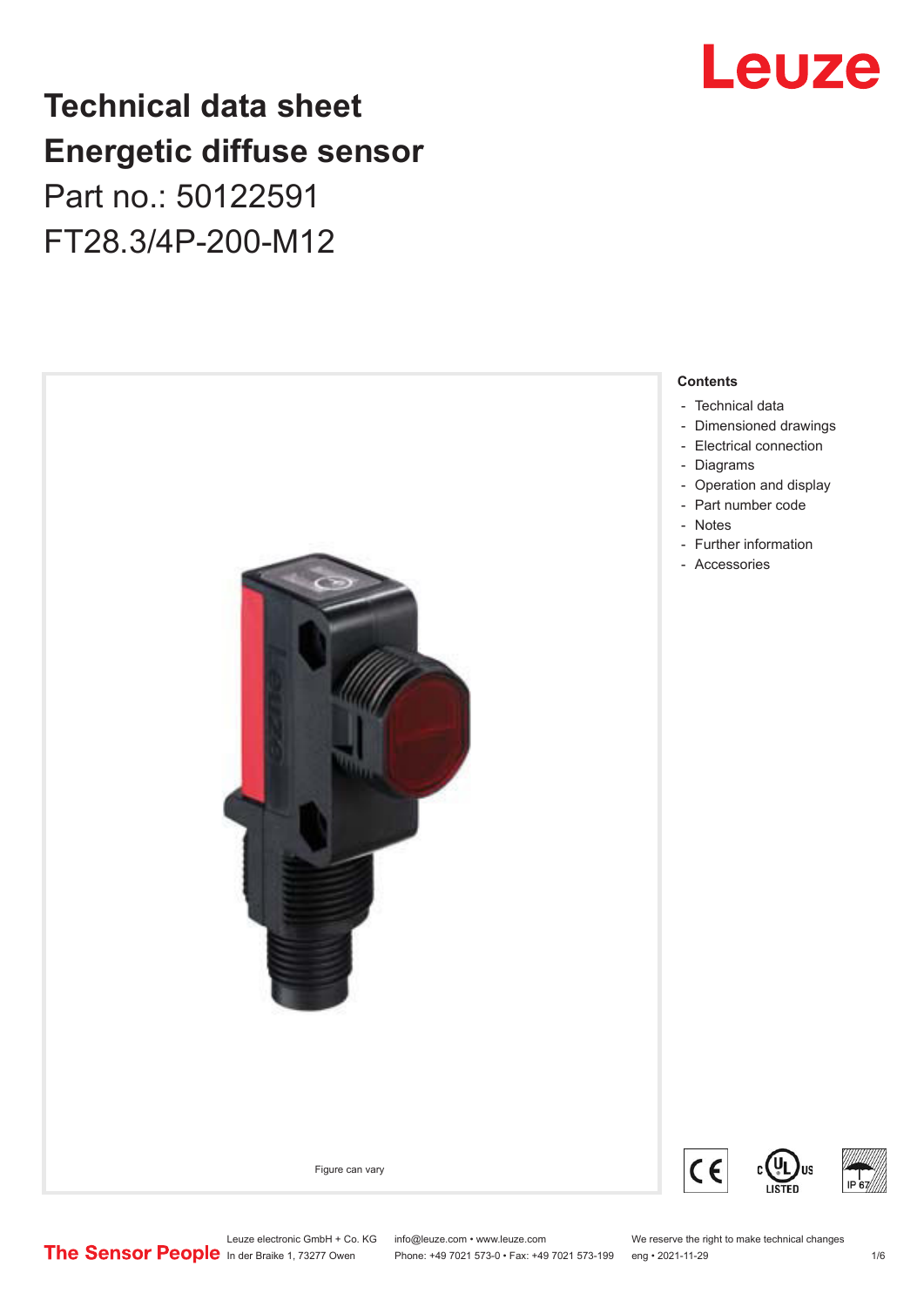### <span id="page-1-0"></span>**Technical data**

#### **Basic data**

**Series** 28

**Operating principle** Diffuse reflection principle

#### **Special version**

#### **Optical data**

| <b>Operating range</b>           | Guaranteed operating range           |
|----------------------------------|--------------------------------------|
| Operating range, white 90%       | $0.0010.21$ m                        |
| Operating range, gray 50%        | $0.0020.185$ m                       |
| Operating range, gray 18%        | $0.0030.145$ m                       |
| Operating range, black 6%        | $0.0050.125$ m                       |
| <b>Operating range limit</b>     | Typical operating range              |
| Operating range limit, white 90% | $00.25$ m                            |
| Operating range limit, gray 50%  | $0.0020.225$ m                       |
| Operating range limit, gray 18%  | $0.0030.175$ m                       |
| Operating range limit, black 6%  | $0.0050.15$ m                        |
| Light source                     | LED, Red                             |
| Wavelength                       | 620 nm                               |
| <b>Transmitted-signal shape</b>  | Pulsed                               |
| LED group                        | Exempt group (in acc. with EN 62471) |

#### **Electrical data**

**Protective circuit** 

| Polarity reversal protection |
|------------------------------|
| Short circuit protected      |
|                              |

| Performance data              |                                     |
|-------------------------------|-------------------------------------|
| Supply voltage U <sub>p</sub> | 10  30 V, DC, Incl. residual ripple |
| <b>Residual ripple</b>        | $0 15 \%$ , From $U_{p}$            |
| Open-circuit current          | $020$ mA                            |
|                               |                                     |

#### **Outputs**

**Number of digital switching outputs** 2 Piece(s)

**Switching outputs Voltage type** DC **Switching current, max.** 100 mA **Switching voltage** 

high:  $\geq$ (U<sub>p</sub>-2.5V) low: ≤2.5V

| <b>Switching output 1</b>  |                     |
|----------------------------|---------------------|
| <b>Assignment</b>          | Connection 1, pin 4 |
| <b>Switching element</b>   | Transistor, PNP     |
| <b>Switching principle</b> | Light switching     |
|                            |                     |
| <b>Switching output 2</b>  |                     |
| <b>Assignment</b>          | Connection 1, pin 2 |
|                            |                     |

**Switching element** Transistor, PNP **Switching principle** Dark switching

#### **Timing**

| <b>Switching frequency</b> | 500 Hz         |
|----------------------------|----------------|
| <b>Response time</b>       | $1 \text{ ms}$ |
| <b>Readiness delay</b>     | 300 ms         |

| <b>Connection 1</b>                              |                       |
|--------------------------------------------------|-----------------------|
| <b>Function</b>                                  | Signal OUT            |
|                                                  | Voltage supply        |
| Type of connection                               | Cable with connector  |
| Cable length                                     | 200 mm                |
| <b>Sheathing material</b>                        | <b>PUR</b>            |
| Cable color                                      | <b>Black</b>          |
| Wire cross section                               | $0.2$ mm <sup>2</sup> |
| <b>Thread size</b>                               | M12                   |
| Type                                             | Male                  |
| <b>Material</b>                                  | Plastic               |
| No. of pins                                      | 4-pin                 |
| Encoding                                         | A-coded               |
|                                                  |                       |
| <b>Mechanical data</b>                           |                       |
| Dimension (W x H x L)                            | 15 mm x 46.5 mm       |
| <b>Thread size</b>                               | M18                   |
| Length                                           | 31.8 mm               |
| <b>Housing material</b>                          | Plastic               |
| <b>Plastic housing</b>                           | <b>ABS</b>            |
| Lens cover material                              | <b>Plastic</b>        |
| Net weight                                       | 40 g                  |
| <b>Housing color</b>                             | <b>Black</b>          |
|                                                  | Red                   |
| <b>Operation and display</b>                     |                       |
|                                                  |                       |
| <b>Type of display</b>                           | LED                   |
| <b>Number of LEDs</b>                            | 2 Piece(s)            |
| <b>Operational controls</b>                      | Teach button          |
| <b>Environmental data</b>                        |                       |
|                                                  |                       |
|                                                  |                       |
| Ambient temperature, operation                   | $-4060 °C$            |
| Ambient temperature, storage                     | -40  70 °C            |
| <b>Certifications</b>                            |                       |
|                                                  |                       |
| Degree of protection                             | IP 67<br>III          |
| <b>Protection class</b><br><b>Certifications</b> |                       |
|                                                  | c UL US               |
| <b>Standards applied</b>                         | IEC 60947-5-2         |
| <b>Classification</b>                            |                       |
| <b>Customs tariff number</b>                     | 85365019              |
| eCl@ss 5.1.4                                     | 27270903              |
| eCl@ss 8.0                                       | 27270903              |
| eCl@ss 9.0                                       | 27270903              |
| eCl@ss 10.0                                      | 27270903              |
| eCl@ss 11.0                                      | 27270903              |
| <b>ETIM 5.0</b>                                  | EC001821              |
| <b>ETIM 6.0</b>                                  | EC001821              |

## Leuze

Leuze electronic GmbH + Co. KG info@leuze.com • www.leuze.com We reserve the right to make technical changes<br>
The Sensor People in der Braike 1, 73277 Owen Phone: +49 7021 573-0 • Fax: +49 7021 573-199 eng • 2021-11-29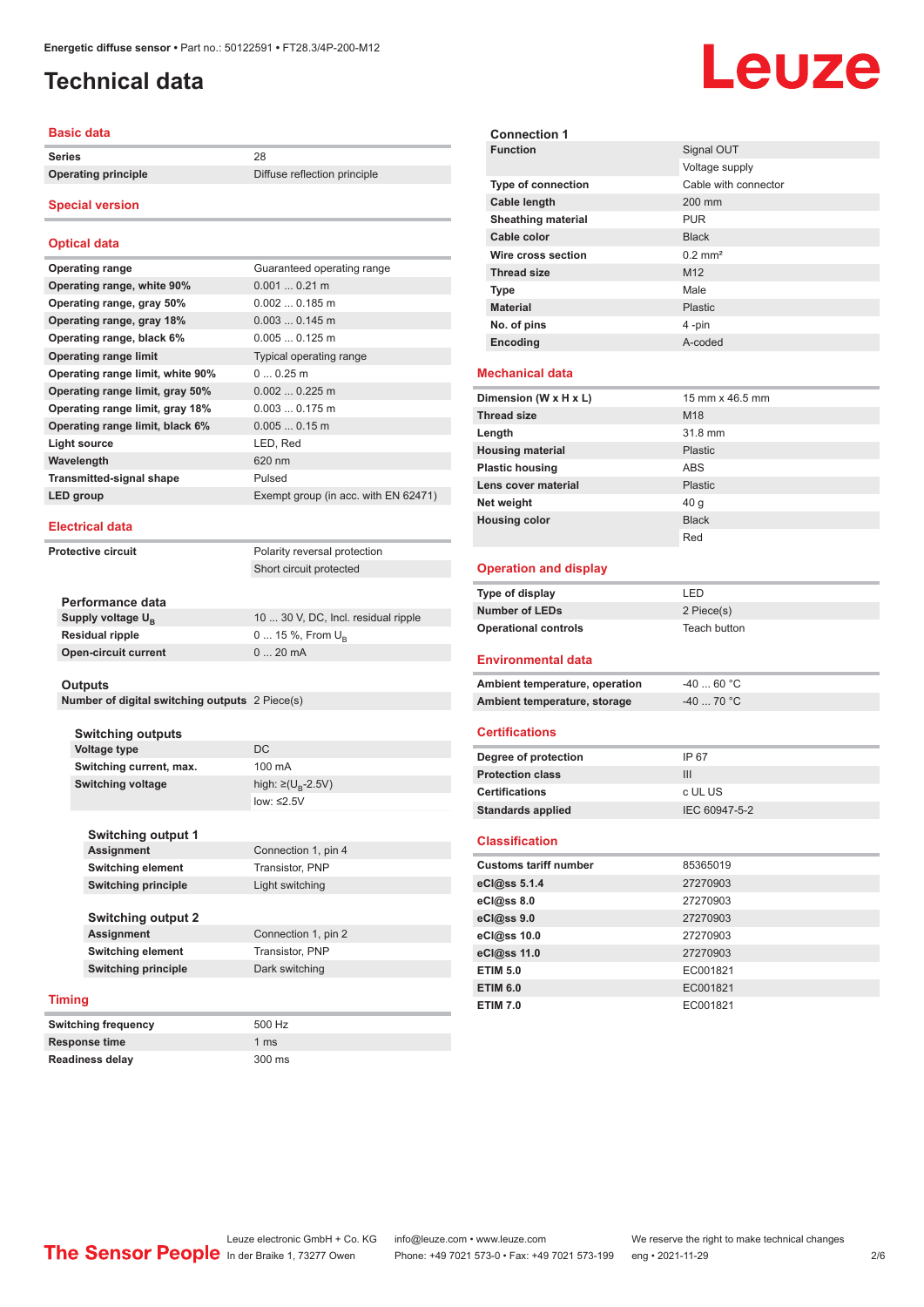### <span id="page-2-0"></span>**Dimensioned drawings**

All dimensions in millimeters





- A Optical axis B Indicator diode
- C Teach button

**Electrical connection**

 $C \rightarrow C$ 

37,3

#### **Connection 1**

| <b>Function</b>           | Signal OUT            |
|---------------------------|-----------------------|
|                           | Voltage supply        |
| Type of connection        | Cable with connector  |
| Cable length              | 200 mm                |
| <b>Sheathing material</b> | <b>PUR</b>            |
| Cable color               | <b>Black</b>          |
| Wire cross section        | $0.2$ mm <sup>2</sup> |
| <b>Thread size</b>        | M12                   |
| <b>Type</b>               | Male                  |
| <b>Material</b>           | Plastic               |
| No. of pins               | $4 - pin$             |
| Encoding                  | A-coded               |

Ø 4

Leuze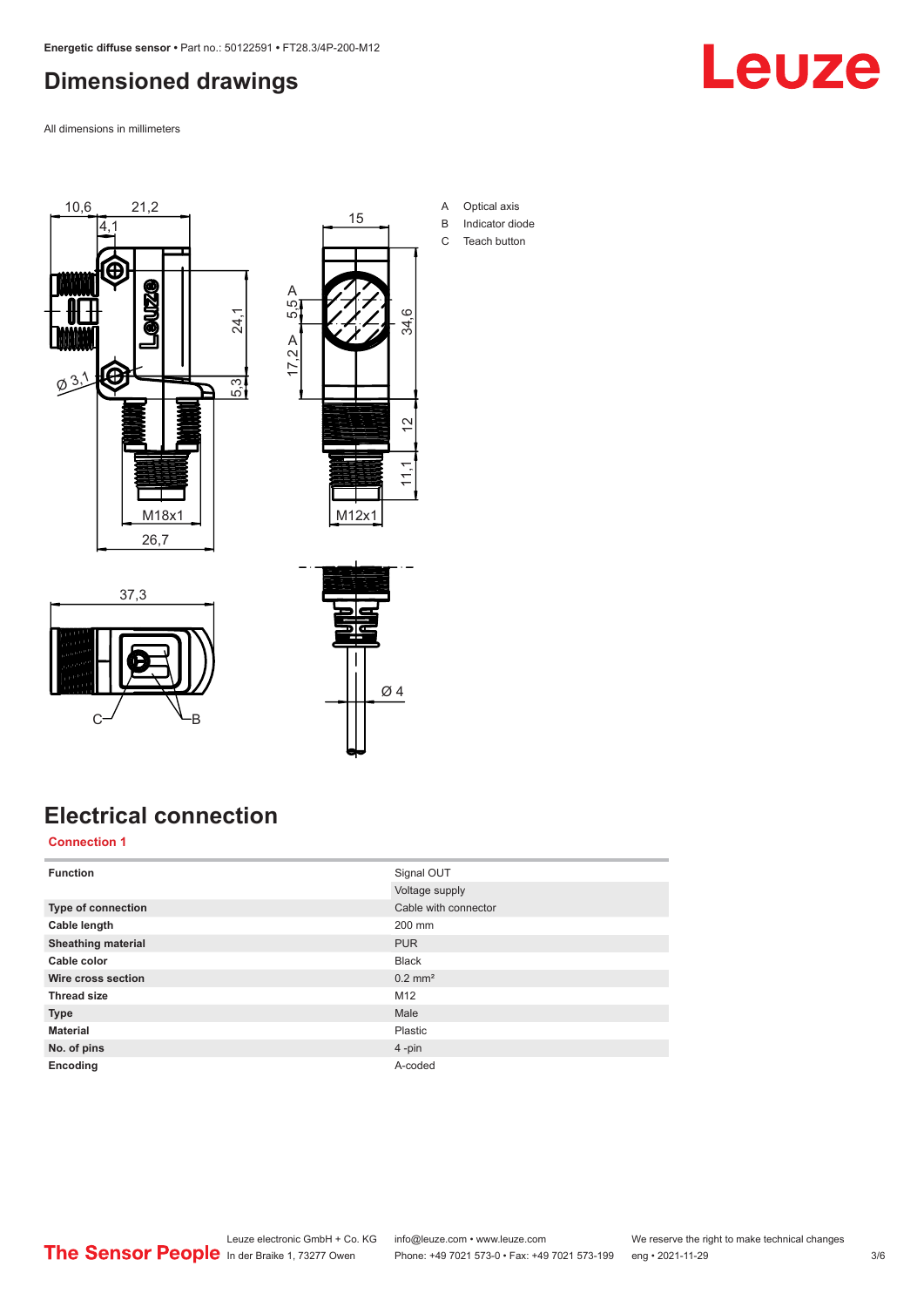### <span id="page-3-0"></span>**Electrical connection**

| Pin | Pin assignment   |  |
|-----|------------------|--|
|     | V+               |  |
| ີ   | OUT <sub>2</sub> |  |
| 3   | GND              |  |
|     | OUT <sub>1</sub> |  |
|     |                  |  |

#### **Diagrams**

Typ. black/white behavior



- x Range [mm]
- y Reduction of range [mm]
- A White 90%
- B Gray 50%
- C Gray 18%
- D Black 6%

**Fading: black/white error < 50 %** The black/white error is calculated from the operating range against white and the reduction of the operating range against black: **black/white error = reduction of the operating range against black / operating range against white x 100%**

## **Operation and display**

| <b>LED</b> | Display                  | <b>Meaning</b>        |
|------------|--------------------------|-----------------------|
|            | Green, continuous light  | Operational readiness |
|            | Yellow, continuous light | Object detected       |

#### **Part number code**

Part designation: **AAA28d.E/ ff-hh**

| AAA28 | Operating principle / construction<br>LS28: throughbeam photoelectric sensor transmitter<br>LE28: throughbeam photoelectric sensor receiver<br>ET28: energetic diffuse reflection sensor<br>FT28: diffuse reflection sensor with fading<br>PRK28: retro-reflective photoelectric sensor with polarization filter |
|-------|------------------------------------------------------------------------------------------------------------------------------------------------------------------------------------------------------------------------------------------------------------------------------------------------------------------|
| d     | Light type<br>n/a: red light<br>I: infrared light                                                                                                                                                                                                                                                                |
| Е     | Equipment<br>3: teach-in via button                                                                                                                                                                                                                                                                              |



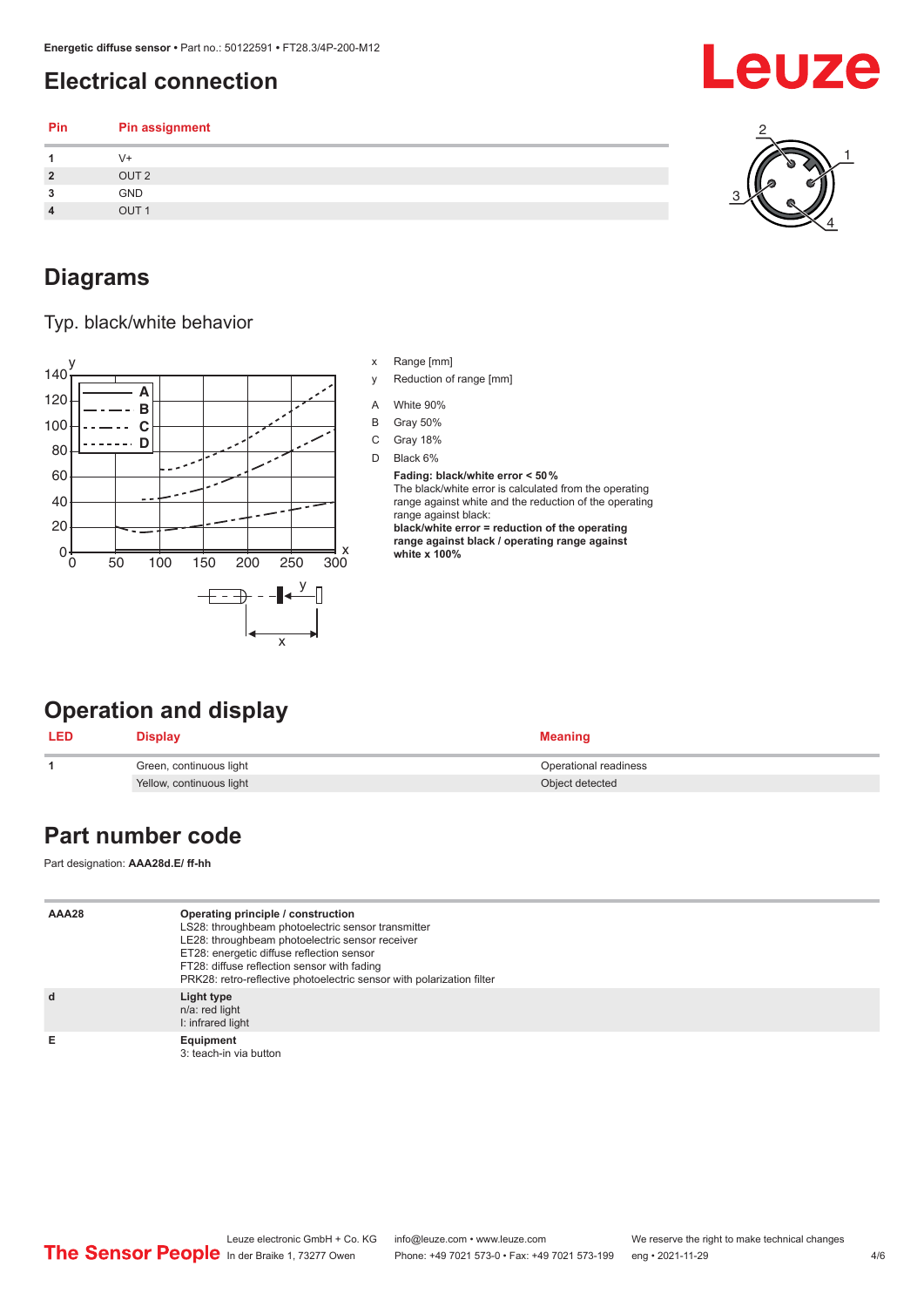#### <span id="page-4-0"></span>**Part number code**

| ff          | Switching output / function / $OUT1OUT2$ (OUT1 = pin 4, OUT2 = pin 2)<br>2: NPN transistor output, light switching<br>N: NPN transistor output, dark switching<br>4: PNP transistor output, light switching<br>P: PNP transistor output, dark switching<br>D: Deactivation input (deactivation with low signal)<br>9: deactivation input (deactivation with high signal)<br>X: pin not used |
|-------------|---------------------------------------------------------------------------------------------------------------------------------------------------------------------------------------------------------------------------------------------------------------------------------------------------------------------------------------------------------------------------------------------|
| hh          | <b>Electrical connection</b><br>n/a: cable, standard length 2000 mm, 4-wire<br>200-M12: cable, length 200 mm with M12 connector, 4-pin, axial (plug)<br>200-M8: cable, length 200 mm with M8 connector, 4-pin, axial (plug)                                                                                                                                                                 |
| <b>Note</b> |                                                                                                                                                                                                                                                                                                                                                                                             |
|             | $\&$ A list with all available device types can be found on the Leuze website at www.leuze.com.                                                                                                                                                                                                                                                                                             |

#### **Notes**

| Observe intended use!                                                                                                                                                                                                         |
|-------------------------------------------------------------------------------------------------------------------------------------------------------------------------------------------------------------------------------|
| $\%$ This product is not a safety sensor and is not intended as personnel protection.<br>$\&$ The product may only be put into operation by competent persons.<br>♦ Only use the product in accordance with its intended use. |
|                                                                                                                                                                                                                               |

| For UL applications:         |
|------------------------------|
| ₿ For UL applications, use i |
| ₿ These proximity switches   |

is only permitted in Class 2 circuits in accordance with the NEC (National Electric Code).

shall be used with UL Listed Cable assemblies rated 30V, 0.5A min, in the field installation, or equivalent (categories: CYJV/ CYJV7 or PVVA/PVVA7)

## **Further information**

- Sum of the output currents for both outputs, 50 mA for ambient temperatures > 40 °C
- With the set scanning range, a tolerance of the operating range is possible depending on the reflection properties of the material surface.

#### **Accessories**

## Connection technology - Connection cables

|   | Part no. | <b>Designation</b>     | <b>Article</b>   | <b>Description</b>                                                                                                                                         |
|---|----------|------------------------|------------------|------------------------------------------------------------------------------------------------------------------------------------------------------------|
| ē | 50130652 | KD U-M12-4A-V1-<br>050 | Connection cable | Connection 1: Connector, M12, Axial, Female, A-coded, 4-pin<br>Connection 2: Open end<br>Shielded: No<br>Cable length: 5,000 mm<br>Sheathing material: PVC |

Leuze